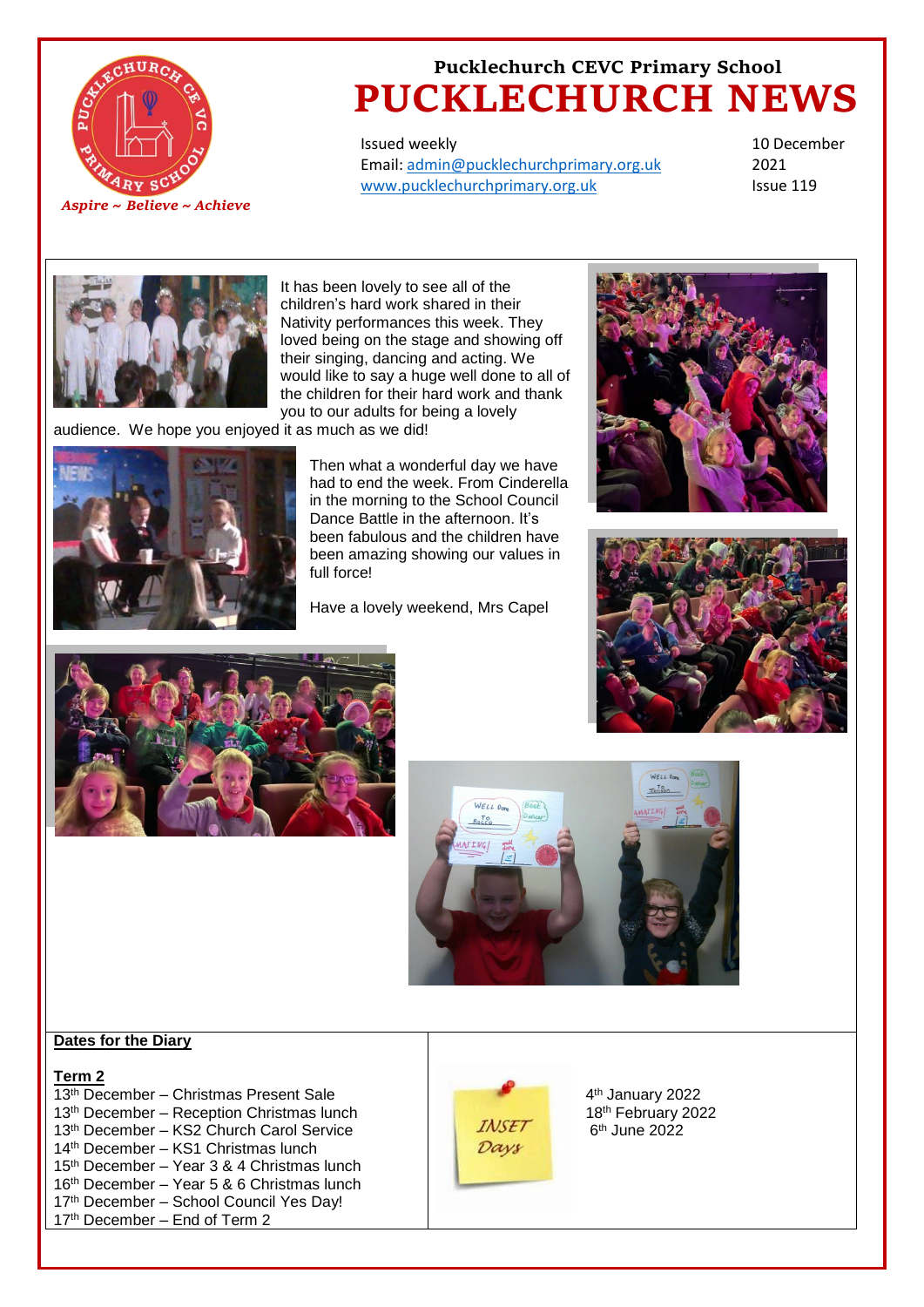

# **Pucklechurch CEVC Primary School PUCKLECHURCH NEWS**

Issued weekly Email: [admin@pucklechurchprimary.org.uk](mailto:admin@pucklechurchprimary.org.uk) [www.pucklechurchprimary.org.uk](http://www.pucklechurchprimary.org.uk/)

10 December 2021 Issue 119

### **Diversity Crew**



The Diversity crew enjoyed going to the church last Friday afternoon to decorate our entry into the Christmas tree competition. Members of the public commented on how beautiful many of the Pucklechurch decorations were and how well behaved the children were. We didn't win the competition on this occasion, but we enjoyed taking part and we are very grateful to the tree donated to the school from **St Aldams Nursery.** Our Christmas tree in the school hall is also looking beautiful thanks to the very kind donation from **Elmwood Garden Centre.** Thank you to both of local garden centres for demonstrating our school value of **GENEROSITY.**

#### **Reading**

This week's results are:

Armstrong RF– 53% Armstrong AM – 67% Armstrong MN – 66% Newton JB – 58% Newton GJ – 86% King  $AB - 93%$ King SBG – 68%



### **TimesTables Rockstars!**

Well done to our Pucklechurch Top Rockers this week! These 3 students have accessed TT Rockstars the most out of everyone in the whole school this week.



- 1. Archie (Newton GJ)
- 2. Layla (King AB)
- 3. Sebastian (King AB)

Well done to King AB with a score of 93% Can any other year groups meet our target of 90% next week? Don't forget that reading regularly is part of our homework expectations.



If you have a child starting in September 2022, please remember to apply for a place by 15<sup>th</sup> Janauary.

[https://find-information-for-adults-children-](https://find-information-for-adults-children-families.southglos.gov.uk/kb5/southglos/directory/advice.page?id=4vPD_KfmtZs&familychannel=2-2&channel=family#primary)

[families.southglos.gov.uk/kb5/southglos/directory/advice.page?id=4vPD\\_KfmtZs&familychannel=2-](https://find-information-for-adults-children-families.southglos.gov.uk/kb5/southglos/directory/advice.page?id=4vPD_KfmtZs&familychannel=2-2&channel=family#primary) 2&amp:channel=family#primary